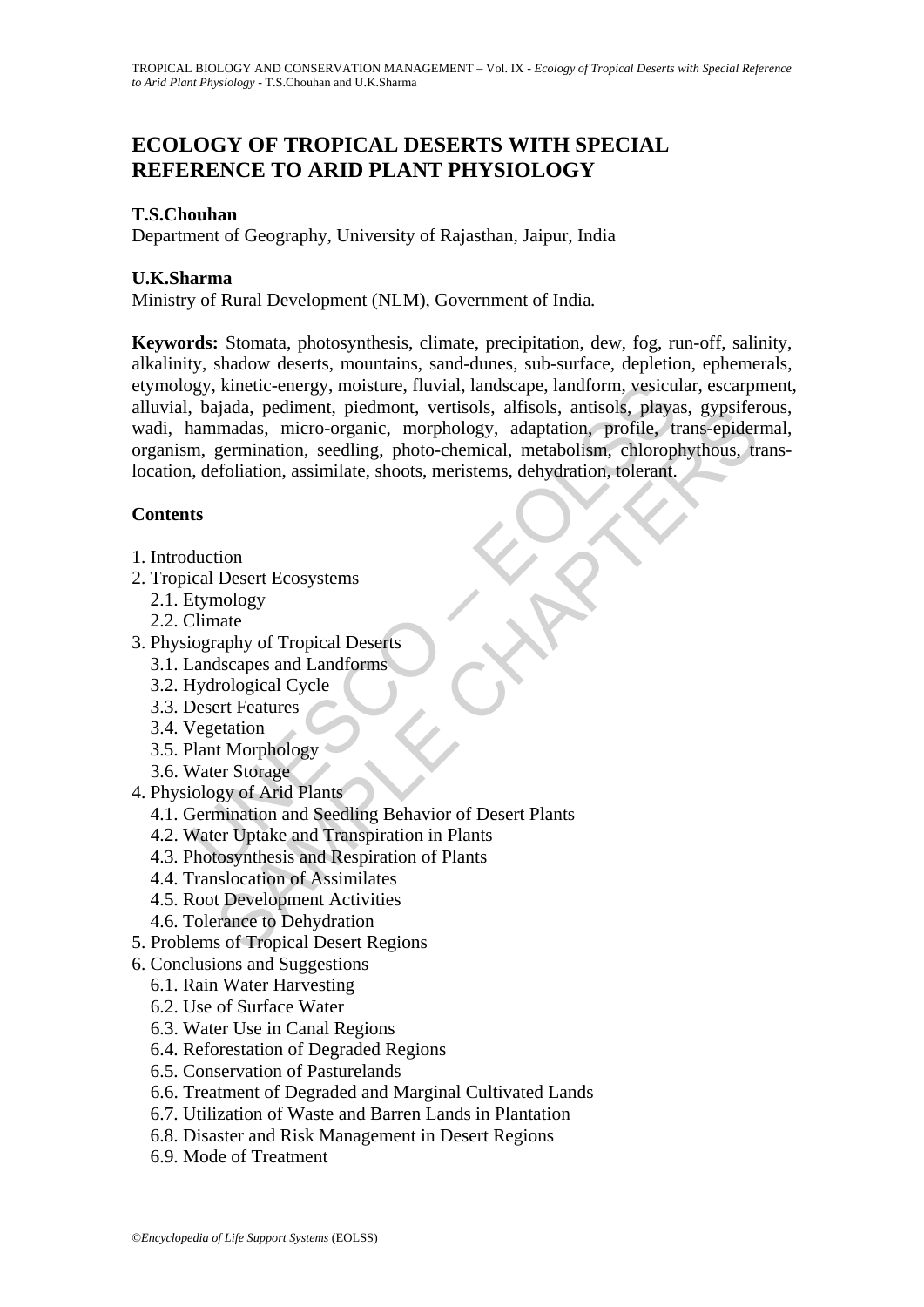Acknowledgements Glossary Bibliography Biographical Sketches

### **Summary**

The tropical desert regions are most critical parts of world where land degradation and desertification conditions are severe. These regions are situated in different continents with varied problems. These regions differ in landforms, soil texture, fertility status, environment and ecosystems. Common features in all the tropical desert regions are low and erratic rainfall, adverse atmospheric conditions, low population density and scanty livelihood resources. There are various regions where rainfall does not occur for several years, occurrence of floods and famines are natural features. Forests and plantation areas are squeezing in terms of area and density. Many rare plantation species have vanished while others are at the verge of extinction. Wild life residing in forest and protected plantation areas is decreasing for want of proper environment, food and water availability.

the ratinal, adverse atmospheric continuously, low population derivation<br>of resources. There are various regions where rainfall does not oo<br>occurrence of floods and famines are natural features. Forests<br>re squeezing in ter Trence of floods and famines are natural features. Forests and planta<br>urence of floods and famines are natural features. Forests and planta<br>queezing in terms of area and density. Many rare plantation species l<br>while others Plantation activities are essential for maintaining the ecosystem but it is difficult to achieve the norm of 33 percent forest and plantation area. In addition to human activities, natural conditions have become unfavorable due to changing environment and ecosystem. Tropical desert regions cover 22 percent of global land area and 38 percent of population. The disturbed ecosystem is not limited to tropical desert region but has global impacts. Restoration of tropical desert regions is necessary and it is possible with concerted efforts, which are possible through empowerment of people of these regions in total decision making process and sharing of benefits from the plantation activities. Plantation activities in desert regions are possible through rain water harvesting and water saving devices. Plantation activities will be helpful in cultivation practices, changing the atmospheric conditions and arranging sustainable sources of livelihood to the people. The measures suggested in this chapter will be helpful in changing the ecosystem of these regions in a time bound and effective manner.

## **1. Introduction**

Deserts are merely dry areas of the earth surface, where vegetation is usually stunted, often bizarre in form and either absent or patchily distributed. Geographers, hydrologists, botanists, zoologists, planners and administrators have visualized deserts from the points of view of their professions or interests. The generic characteristics of deserts are treated as waterless surface areas due to poor and erratic rainfall. Water is the most critical aspect of desert regions while other factors such as temperature, climate, humidity, moisture and solar impact are similarly critical. Tropical deserts predominantly lie within the tropics of Cancer and Capricorn or close to these latitudes (see Figure 1). These deserts are largely situated on the west coasts of large continents adjacent to cold ocean currents or in the interior of large continents. Westward locations of desert regions of continents or sub-continents in geographical conditions such as coastal areas of seas or oceans provide enough opportunities for occurrence of monsoon. The general causes which act either individually or in combination to produce dryland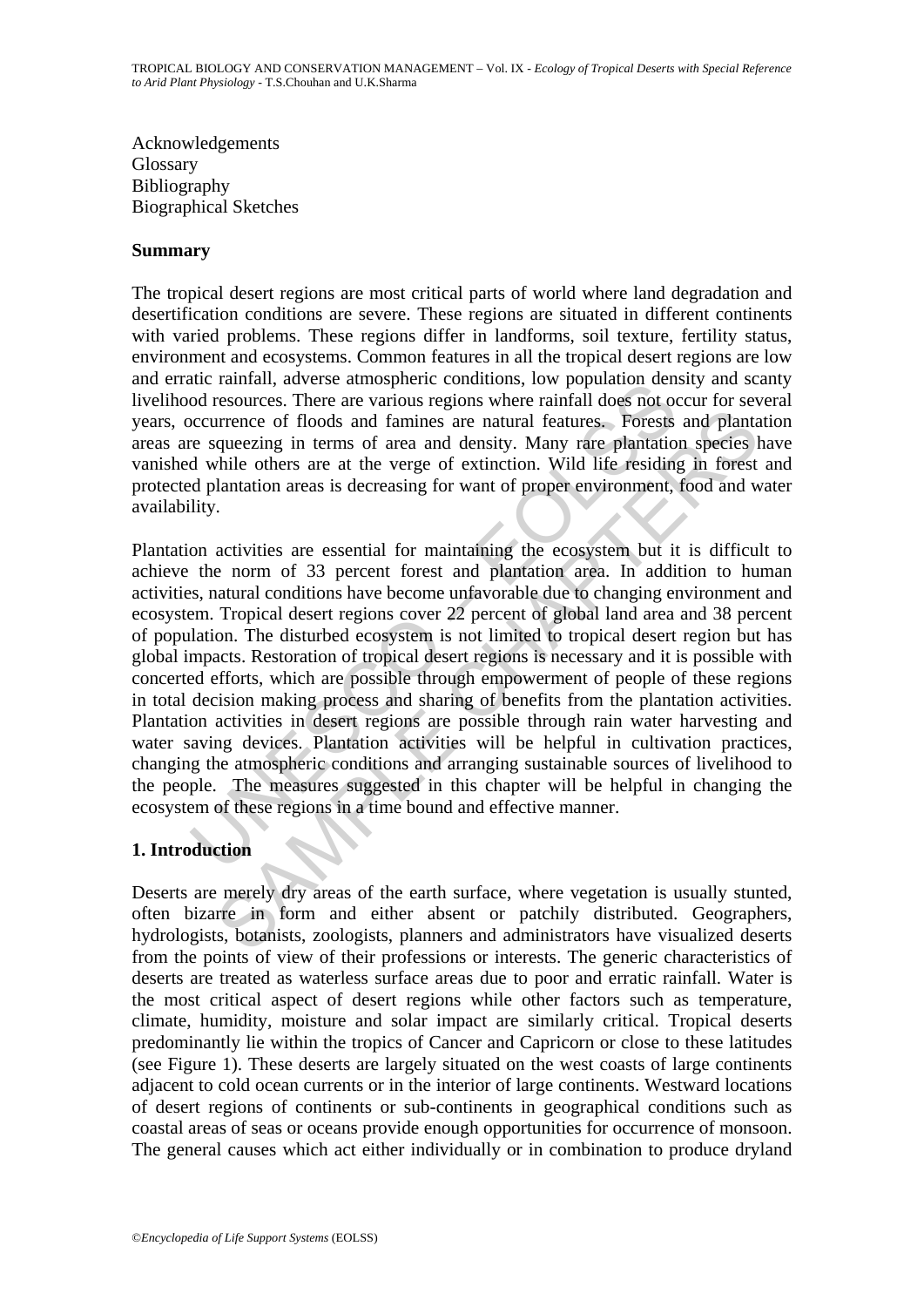ign inostate, when liess and cloors adualatary in equation regularity and the same coordinate regular in a poposite to that of the trade winds and become relatively dry essure regions are created over sub-tropical zones, t posite to that of the trade winds and become relatively dry. When stre regions are created over sub-tropical zones, they help in making air surface of the earth. In this process, a particular area becomes a desert and cond regions and prevalence of aridity are due to geographical conditions which play an important role. Factors creating such conditions if an area is separated from a source of oceanic moisture either by large distances or topographical barriers like massive mountain ranges, desert conditions usually develop. Alternatively, aridity is frequently caused by persistence of dry stable air masses, which resist convective currents. There can be situations where aridity can result from lack of storm systems to create an unstable environment and to provide lifting necessary for precipitation. Out of these possible factors, persistence of high-pressure belts is the most important and critical factor in sub-tropical deserts as a peculiar flow pattern of air within pressure cells near the equator is formed. Sun effect on the equator is direct throughout the year and plays vital role. Trade winds blow in a particular direction of the equator in both hemispheres gathering moisture, which rises and cools adiabatically in equatorial regions. Cooling of an air mass results in condensation and causes high-level winds, which move in a direction opposite to that of the trade winds and become relatively dry. When stable high-pressure regions are created over sub-tropical zones, they help in making air dry towards the surface of the earth. In this process, a particular area becomes a desert or desert like conditions occur where the air is compressed, heated and relative humidity is reduced significantly. Tropical deserts are extended on both the sides of the equator up to the tropic of Cancer and tropic of Capricorn. The intensity and magnitude of a desert depends on the distance from the equator in both the directions towards tropics of Cancer and Capricorn. These regions are largely the result of persistent high-pressure cells and lie within the latitude 30 degree N and S.

The problems of survival of plants are dependent on atmospheric and geographical conditions. For thousands of centuries, nomadic tribes have survived in desert areas by relying on their expert knowledge of applied ecology peculiar to desert regions. In fact, desert regions do not differ from other terrestrial ecosystems inhabited by humans but limitations of natural and other resources and harsh climatic conditions impose certain discipline and respect for nature. Limited resources have never been able to support dense population and life may be difficult with tranquil and mystical qualities. It is not surprising that several major religions of the world have emerged from arid and semi arid regions.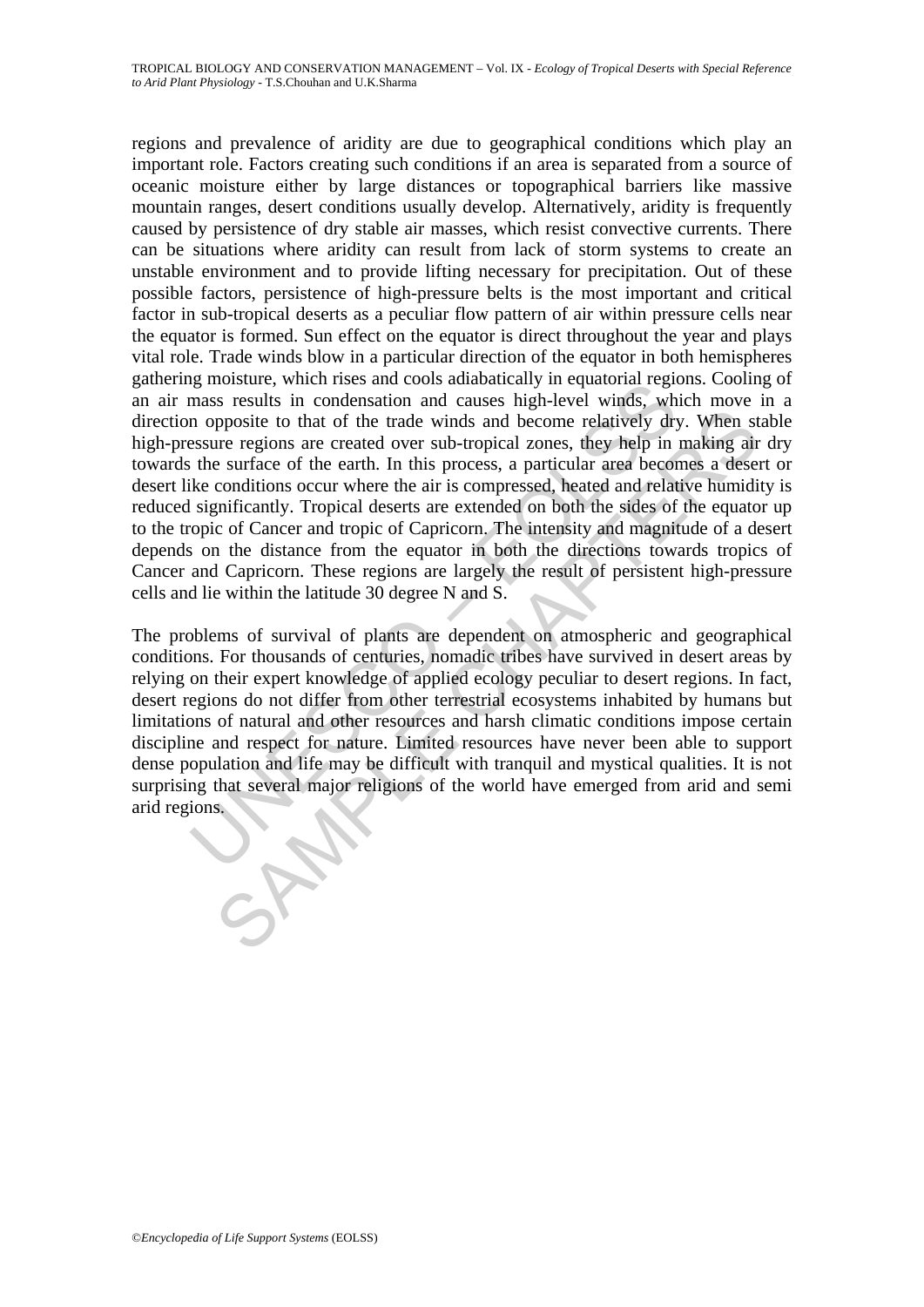TROPICAL BIOLOGY AND CONSERVATION MANAGEMENT – Vol. IX - *Ecology of Tropical Deserts with Special Reference to Arid Plant Physiology* - T.S.Chouhan and U.K.Sharma



Figure 1. Location of Tropical Desert Regions

SERVICE THE CHAPTER CHAPTER CHAPTER CHAPTER CHAPTER CHAPTER CHAPTER CHAPTER CHAPTER CHAPTER CHAPTER CHAPTER CHAPTER CHAPTER CHAPTER CHAPTER CHAPTER CHAPTER CHAPTER CHAPTER CHAPTER CHAPTER CHAPTER CHAPTER CHAPTER OF THE CHA Interest of modern materialistic humans in desert areas has largely been centered on exploitation of minerals and fossil fuel. Geology is the first discipline to know more and more about desert conditions. Apart from harsh conditions, desert areas are natural regions possessing huge petroleum products, major and minor minerals, human and livestock population as market for industrial world who are interested to interact with the people of desert regions. Human interface plays a significant role in the activities on earth. Vegetation and livestock are meant for the use of human beings and being most capable to handle all possible issues on earth, humans play havoc in evolution and destruction over and under earth. Nature plays its role in a continuous process of development, whose balance is disturbed by human activities. There are positive and negative aspects of human interface and deforestation is the primary cause of the problems in various parts of the world. Desert conditions prevail over the areas as natural processes and human interface and both aspects are inter-related with diversified impact on the earth's environment. Tropical deserts are also evidenced with these conditions.

## **2. Tropical Desert Ecosystems**

Existence of tropical deserts is generally from 15 to 30 degrees N and S of the equator while areas falling within 0-15 degree N and S are not deserts irrespective of some regional variations. Forests of tropical regions are thick to prevent sunlight from reaching the earth's surface. Countries lying within 15-30 degrees N and S of the equator are real problem areas with deficiency of rainfall, water, vegetation, animal and human population. Tropical desert regions are quite thinly populated, as means of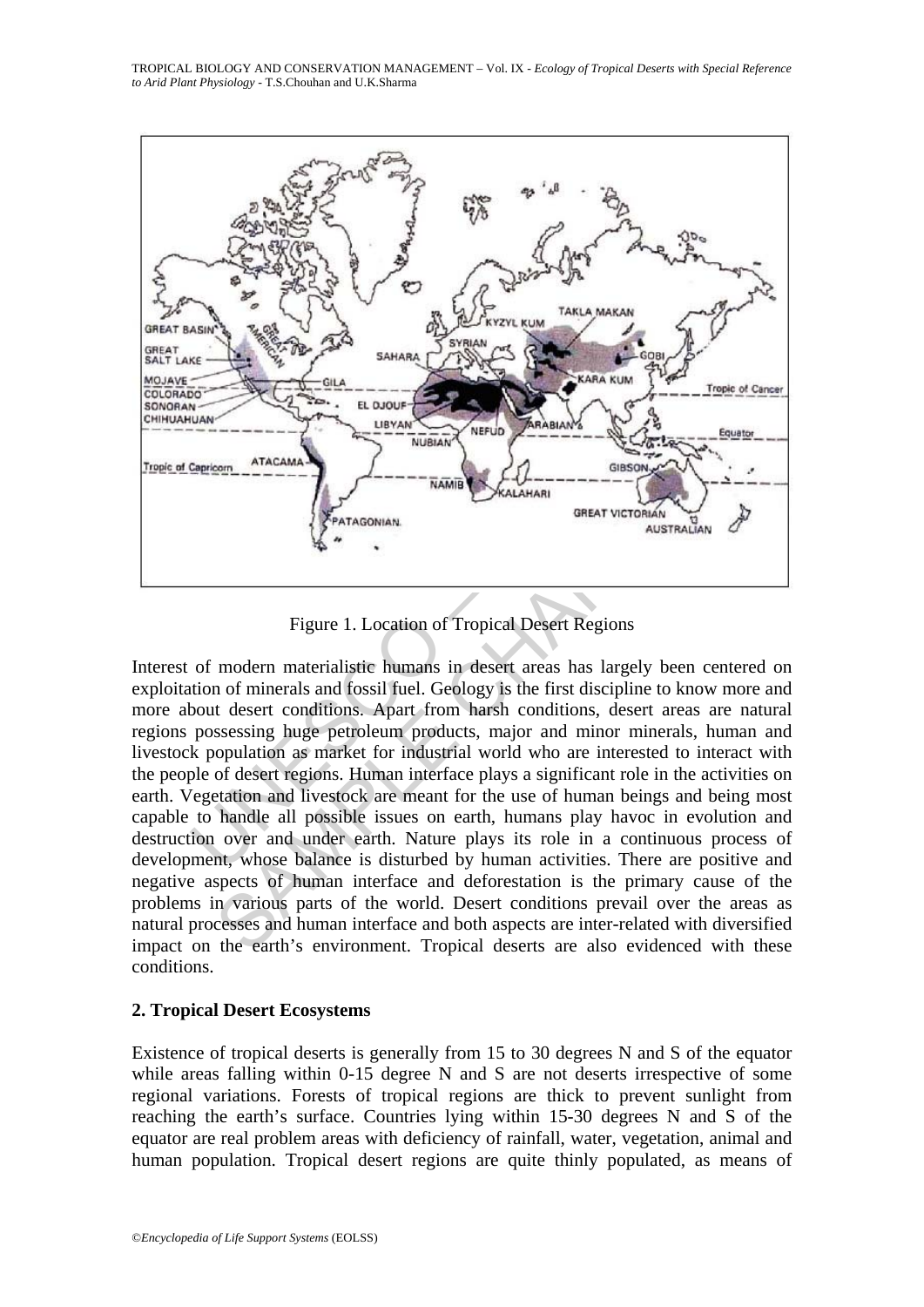livelihood are quite meager for survival. Areas of topical deserts along with their magnitude are classified into hyper arid, arid and semi-arid types. Countries lying beyond 30 degrees N and S of the equator have been covered in the list as it is not possible to divide, total desert regions of countries falling within the range of 15-30 degrees and beyond have been considered without division according to political boundaries. Information reveals that total the geographical area of these countries is  $43297.7x10<sup>3</sup>$  km<sup>2</sup>, which is about 30 percent of total land area of the earth. The desert area of tropical countries is  $31534.1x10^3$  km<sup>2</sup> which is 22 percent of the world's land area. Thus, tropical desert regions are problematic regions and their ecosystems have been studied to make unbiased assessment of tropical desert conditions.

es issel in Tipplan Desetis Cover a reast 10% of and ot a cao<br>thicial areas a deserts. Desert areas have been classified into hyperdial areas a deserts. Desert areas have been classified into hyperdon. Hyper desert area i as per laid down indicators based on intensity and magnitude of deflyper desert area is  $7169.3 \times 10^{3}$  km<sup>2</sup> or  $17\%$  of total geographical are all land is  $15351.4 \times 10^{3}$  km<sup>2</sup>, which is  $35\%$  of their respected an Countries listed in Tropical Deserts cover at least 10% or more area of their respective geographical areas as deserts. Desert areas have been classified into hyper-arid, arid and semi-arid as per laid down indicators based on intensity and magnitude of desert conditions. Hyper desert area is  $7169.3 \times 10^3$  km<sup>2</sup> or 17% of total geographical area of listed countries. Arid land is  $15351.4 \times 10^3$  km<sup>2</sup>, which is  $35\%$  of their respective geographical areas. Semi-arid deserts are spread over in 9013.4  $x10^3$  km<sup>2</sup> covering 21% of their geographical areas. Thus the total desert area of the listed countries is 73% of their total geographical area. In tropical desert regions, African countries cover 16170.1  $x10<sup>3</sup>$  km<sup>2</sup> of area and represent 87% desert land of their respective geographical areas. The desert area of Australia is 69% covering 5303.8  $x10^3$  km<sup>2</sup> of its area. Asian and Latin American countries falling under tropical deserts have 64% and 52% desert areas of their respective geographical land areas. The intensity of deserts in African countries is highest and possessing maximum hyper desert area. Countries which are fully deserts are Bahrain, Oman, Saudi Arabia, UAE, PDRY, Djibouti, Egypt, Libya, Mauritania and Niger.

## **2.1. Etymology**

Etymology relates average rate of annual precipitation into number of days, total amount of rainfall, temperature, humidity, number of cloudy days etc. Arid and extremely arid and semi-arid grasslands are referred to as steppes. Lack of rainfall is not the deciding yardstick of desert region as there are many regions receiving rainfall less than 250 mm but are not desert lands. The difference lies in potential evapotranspiration, combination of water loss through evaporation . In areas where the rate of evapotranspiration is higher it is difficult to help vegetation, plantation and cultivation through rainfall cycle. Tropical deserts have other factors for development of vegetation but water is the main constraint.

Human population concentration is large in areas possessing sufficient means of livelihood and desert regions lack in this aspect, which is evidenced through low density of population. Rainfall is quite critical in most tropical deserts and some of the areas of South Africa and Asia have very low densities of population. Conspicuous features of tropical deserts are extremes in quantitative, temporal and spatial irregularity, unreliability and variability of rainfall, which is completely unpredictable. This uncertainty is of highest biological relevance since plants, which are able to adapt to it and develop strategies enabling themselves to cope with it to survive in deserts.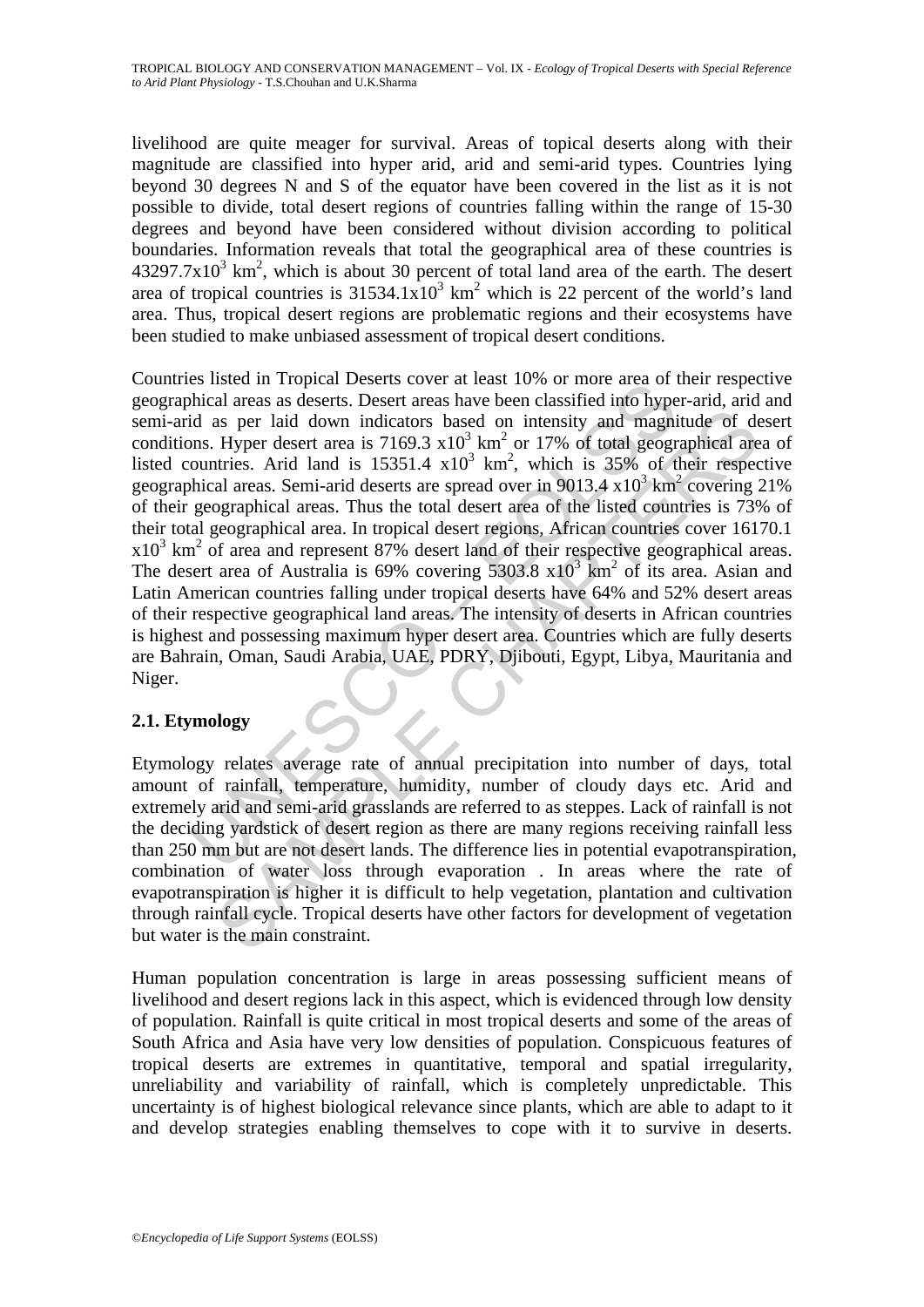Exceptions are plants where water source is much more reliable, dew or fog occur in some regions. Desert dwelling humans have also created reliable water sources.

Due to the great variability of average annual precipitation, isohyets of deserts shift from year to year over large distances. In all tropical deserts, days with more than 0.1 mm rain are very few and variable. In most extreme deserts average number of rainy days is a fraction of unity. Chile has consecutive years without rainfall. Another typical feature is the occurrence of irregular sudden showers, extreme rain pulses, produced in large quantity of water falling at high intensities. Variability of rainfall is no less pronounced in seasonality than quantity. Average rainfall, season and quantity are such yardsticks, on which regional people rely for their plantation activities. Deviation from the general conditions and deviation in terms of the total duration and quantity create various problems limiting vegetation in any region. Variability in regions with seasonal rainfall is critical for vegetation of biological importance occurring between October to January and between February and May as biological efficiency of rains depends on thermo-photoperiod. Another important temporal variable of tropical deserts is the time gap between two consecutive biologically effective rain-pulses as the first spell sets the soil to extent for seed germination and seedling survival. But most desert regions suffer from these problems, as time spells of rainfall are unable to be maintained.

Franchinos and evivation in tents of the total duration and<br>problems limiting vegetation in any region. Variability in region<br>is critical for vegetation in any region. Variability in region<br>is critical for vegetation of b iritical for vegetation of biological importance occurring between Octobd<br>chetween February and May as biological efficiency of rains depend<br>otoperiod. Another important temporal variable of tropical deserts is the<br>proton-Affectivity of rain triggering germination depends on the environmental conditions in the post rain duration. Quantitative and temporal rainfall features are common to all tropical deserts, differ basically in respect of the main rainfall season. Most deserts receive summer or winter rains but some deserts receive rainfall from both systems. Some deserts have gradual change from winter to summer rainfall or vice versa from south to north and from east to west. Summer and winter rains differ in the thermophotoperiod significant for germination and growth of plants . Evaporation is different during these two seasons. Spatial uncertainty of precipitation reveals the spotty feature of rainfall. A storm of a few minutes is usually localized in an average area ranging between  $20-40$  km<sup>2</sup> as the radii of clouds of convectional storms causing rains are significantly scattered. Another rain phenomenon typical to the extreme deserts is called phantom rain storms where rain evaporates before reaching the ground. The average monthly rainfall of some tropical deserts is given in Table 1, which reveals that minimum average rainfall at Dakhla station of Egypt is only 0.4 mm. Two stations of Peru receive an average of 43 mm and 2 mm annually, while two stations of Argentina witness diverse trends of 204 and 79 mm respectively. Occurrence of rainfall within the same country is quite varied which is evidence of short spell of rains with shorter area coverage. Rainfall is an important factor for supporting vegetation growth but regions receiving less than 100 mm rain have quite difficult conditions in terms of human and vegetation survival and growth. Monthly analysis of rainfall reveals that some regions have higher rain occurrence during June-September while other areas have rains during October-December and January-March of single a season or both summer and winter rains.

Fog and dew are also important for desert regions. The central parts of the Namib desert and the Peruvian-Chilean desert receive considerable amount of condensed fog, measured in quantitative terms of 40-50 mm per year. Plants are able to receive, condense, and absorb fog. *Prosopis tamarugo* in Atacama Desert is able to transport fog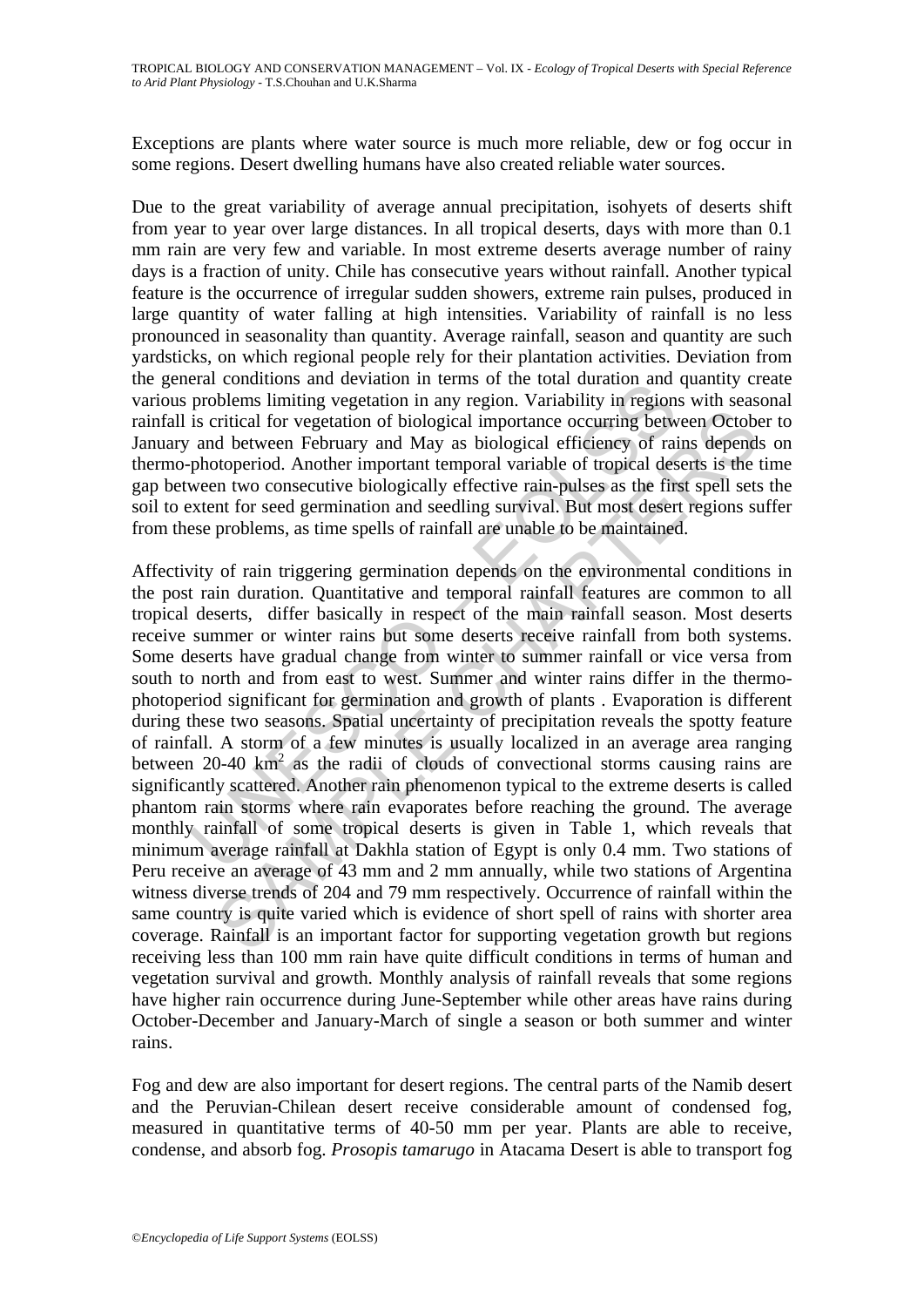water from leaf to soil and use it for growth of the plant in the post fog duration. The frequency of fog is highest during winter-rainfall areas and during summer rainfall areas. Fog occurrence depends on the relative humidity of air. It is also claimed that fog is rich in salts due to its maritime origin.

-

- -
- -
- TO ACCESS ALL THE **47 PAGES** OF THIS CHAPTER, Visit: http://www.eolss.net/Eolss-sampleAllChapter.aspx

#### **Bibliography**

Chouhan T.S. (1992) *Desertification in the World and its control*: Scientific Publishers, Jodhpur India [The book discusses the desertification conditions, causes, impacts, magnitude and intensity in different degraded regions. Measures of combating desertification are well addressed].

Cloudsley J.L.-Thompson (1979) Man and the Biology of Arid Zones: Edward Arnold, London UK [The book deals with plant physiology in tropical regions of the world.].

Darlington Philip J, Jr (1957) *Zoogeography: The Geographical Distribution of Animals*: Harvard University Press [The book discusses the conditions of plant cover for adaptation of wild life. The Dense tree cover is helpful for evolution and growth of animals].

V1811: http://www.eolss.net/Eolss-sampleAllChapter.a<br>
apply<br>
T.[S](https://www.eolss.net/ebooklib/sc_cart.aspx?File=E6-142-DE-10). (1992) *Desertification in the World and its control*: Scientific Publishs<br>
k discusses the desertification conditions, causes, impacts, magnitude and in<br>
r **SAMPLE CONTINUATION**<br>
S. (1992) *Desertification in the World and its control:* Scientific Publishers, Jodhpur<br>
scusses the desertification conditions, causes, impacts, magnitude and intensity in diff<br>
ions. Measures of Goodall D.W, R A Perry and K M W Howes, (ed) (1979) *Arid-land ecosystems, Structure, Functioning and Management*, Volume I & II, Cambridge University Press, UK [These are helpful in understanding the ecosystem of arid regions and the management of plantation areas in different ecosystems].

Louw G.N. and M.K.Seely (1983) *Ecology of Desert Organisms*: Longman London, UK [The book deals with the ecology of desert organisms, principles of adaptability. It is helpful in further studies on plantation in desert environment of the world].

Michael Evenari, Imanuel noy Meir and David W Goodall. 1985) *Hot Deserts and Arid Shrublands*: Elsevier, Amsterdam. [The book discusses conditions of hot deserts of the world in terms of life support systems. Arid shrublands have been well covered with adaptability].

Mielke Howard W (1989) *Patterns of Life*: Unwin Hyman Boston [Thebook deals with the conditions of various regions of the world and the status of desert conditions with reference to life support systems].

Muller Paul (1940) *Biogeography*: Harper and Row Publishers, New York [The book addresses people, plants and animals in the conditions of tropical deserts .]

Myers A.A. and Giller P.S. (ed) (1988) *Analytical Biogeography*: Chapman and Hall Ltd London [The book quantifies the life support system related to people, plants and animals including adaptability. It makes a clear presentation on desert ecological conditions].

Neill Wilfred T. (1969) *The Geography of Life*: Columbia University Press, New York [The book discusses the life of all species in the world. The status of tropical desert conditions has been presented clearly].

Pears Nigel (1985) *Basic Biogeography*: Longman Group Ltd. London [The book deals with the biogeographical conditions in conceptual terms. It is very helpful for understanding the fundamentals of the world regions].